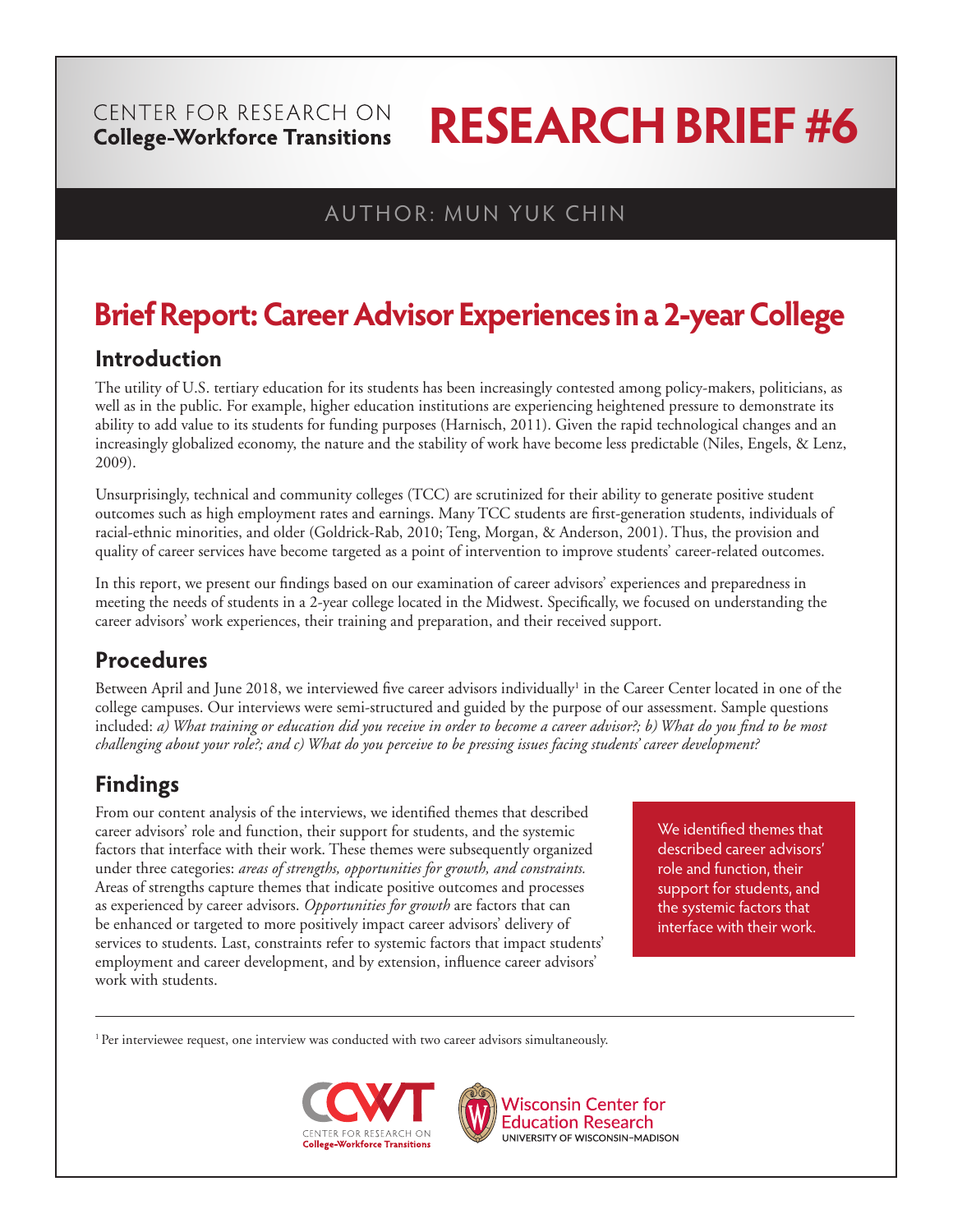## CENTER FOR RESEARCH ON COLLEGE-WORKFORCE TRANSITIONS **RESEARCH BRIEF**

## **Areas of Strengths**

- **1. Career advisors are committed to supporting students and are prepared for their multifaceted responsibilities** 
	- *Advisors provide direct services (e.g., resume review, interviewing skills, coaching) and collaborate with faculty and employers to facilitate work opportunities for students.* For example, advisors noted their dedication in seeking information from employers so that they can convey to students the desired skills even as the nature of jobs evolve. One advisor noted, "The more I connect with employers, the more I know about what's expected of me to come back and help our students think about what skills they really need and so forth."

"The more I connect with employers, the more I know about what's expected of me to come back and help our students think about what skills they really need and so forth."

- *Advisors are flexible in their outreach efforts and tailor their engagement based on student preferences and needs.* For example, advisors described having an active schedule of classroom presentations ("... last year we served over 2,000 students through classroom presentations), workshops, events, and involvement in student organizations. One advisor noted being "mobile" and seeking students out where they were physically because many of them were not attending their scheduled appointments in order to engage with them.
- *Advisors are passionate about social justice and attuned to inequities that impact students.* Advisors are aware of the chronic barriers and concerns that affect different student populations, as well as the campus resources available to assist them. In addition to helping students navigate these issues, advisors noted being prompt to connect them with other offices (e.g., disabilities office, counseling services) for a fuller range of support. The office has also initiated interventions to assist students struggling with food insecurity as noted by an advisor, "I worked with my supervisor here [at the Center] and she helped me get... assistance for students to have a prepaid meal card." More broadly, advisors noted their self-examination of their biases and reflections on their lived experiences to build empathy for students who may be navigating similar struggles.

#### **2. Career advisors have diverse training and educational backgrounds**

- *Advisors have diverse graduate training and work experiences (e.g., student affairs, corporate human resources, counseling), and are certified Career Development Facilitators.* The training required as a part of the certification process has enhanced advisors' "career coaching" skills and their understanding the "scope of [their] practice and [their] credentials." Simultaneously, their varied training backgrounds and trajectories contribute to their familiarity with serving diverse students within a community college setting.
- *Advisors are actively involved in continuing education.* For example, advisors reported attending conferences such as those hosted by local associations to stay updated on trends and observations by other career professionals across colleges and to expand on tools or interventions to bettter attract and support students. Others also noted being members of professional organizations (e.g., National Association of Colleges and Employers) to stay relevant and up-to-date.

#### **3. Career advisors are well-supported by their leadership**

• *Advisors overwhelmingly endorsed feeling well-supported in their roles by supervisors and colleagues.* They reported that the organizational culture of flexibility, attention to work-life balance, and teamwork contribute to their success and satisfaction. Advisors also noted having the "freedom to create things and to make things happen" as well as receiving constructive feedback for areas of improvement.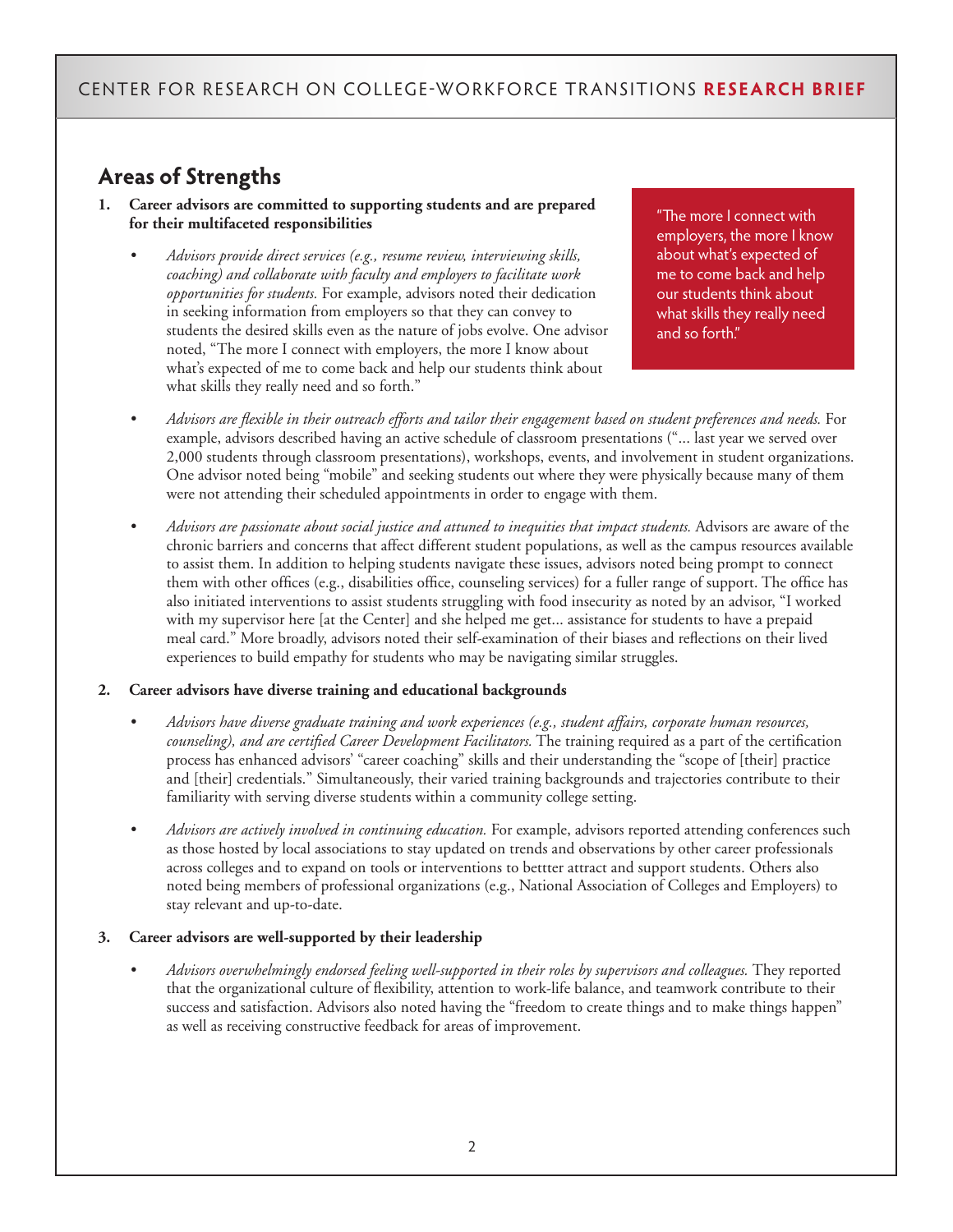## CENTER FOR RESEARCH ON COLLEGE-WORKFORCE TRANSITIONS **RESEARCH BRIEF**

## **Opportunities of Growth**

#### **1. High level of coordination with stakeholders in internship programs**

• The decentralized organization of internship experiences for students based on their departments make it logistically demanding for career advisors to track over time. While we also noted that career advisors are designated "specialty areas" (e.g., specific industries, internship opportunities) which may streamline career advisors' scope of coordination, we also found that such effective coordination requires strong relationships with faculty departments and employers, as well as familiarity with changing work demands and individual student needs.

#### **2. The cultivation of student "workplace skills" as a pressing concern**

• Career advisors identified student "soft skills" such as effective communication, self-confidence, teamwork, and adaptibility as "gaps" reported by employers. As one advisor noted, "I think those [soft skills] are things that we could push... but can you really do that?" Relatedly, vocational psychologists have advanced career adaptability, defined as the capacity to cope with work-based transitions across the lifespan (Savickas, 1997) as a pertinent skill for students and employees to gain in today's rapidly changing economy.

Career advisors identified student "soft skills" such as effective communication, self-confidence, teamwork, and adaptibility as "gaps" reported by employers.

#### **3. The promotion of equity and employability**

- Career advisors are tasked with enhancing equity in employment. While we noted significant attention paid to these efforts (e.g., gender parity in "non-traditional occupations"), we also noted that there continues to be systemic concerns (e.g., unpaid internship opportunities) that present as barriers that affect students, some more than others.
- Career advisors seek to clarify misperceptions around the value of technical education and its credentials. Advisors pointed out the common student belief that "technical colleges don't get you anywhere" and that they need to pursue a bachelor's degree. Advisors further noted being positioned to help students reflect on their academic motivations and life circumstances in order to arrive at more thoughtful decisions regarding their education.

## **Constraints**

#### **1. Limited resources and funding instability**

This is best summarized by a career advisor who noted that, "There are limited resources, whether it's time, money, space, you name it. We have a really talented team and there's so much we could do, but you know it's limited and in resource. Over close to 80 percent of the staff are funded on grants." Others reflected on the need to attend to "what do they actually need to do for their numbers" in order to have their funding for the positions renewed, which impacts the focus of their work with students.

There are limited resources, whether it's time, money, space, you name it.

#### **2. Consequences of economic fluctuations**

• Changes in public policy and the economy affect student enrollment, job availability, wages, and unemployment. These potentially volatile conditions make the quest for stable employment that provide living wages all the more challenging, and one that career advisors have to be keenly attuned towards in order to best support their students in navigating these circumstances.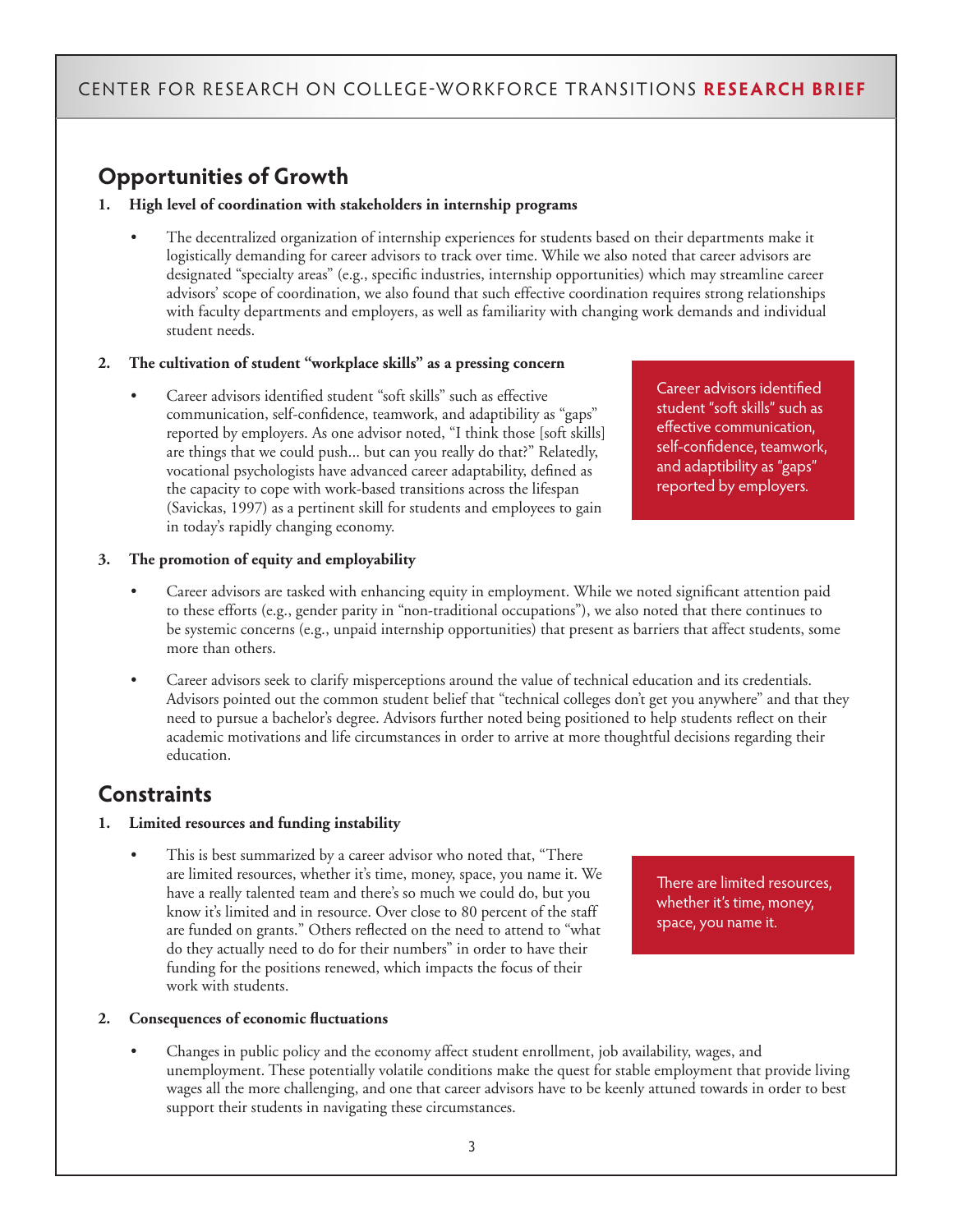#### **3. Discrimination**

• Advisors provided anecdotes of their students' real and feared struggles with navigating their studies and employment opportunities because of their minoritized and marginalized statuses (e.g., low sense of belonging, discriminatory practices). Many reflected on the ways in which they work to acknowledge and support their students emotionally, but also to encourage them "be your best self and put your best foot forward" because "on the other side, it could be anything." Some also reflected on their commitment to share information regarding harmful practices that companies endorse to students so that they are aware of these institutions and take precautionary steps.

## **Implications**

Overall, the career advisors are well-supported by a collaborative work environment that is characterized by strong relationships with their supervisors and coworkers. This appears to mitigate funding uncertainty and burn-out from their high demands. Furthermore, the diversity of staff's personal and training backgrounds contributes to the strength of the team and reflects the diversity of students who present to the Center.

The *growth opportunities and constraints* presented are mutually informed. The Center and the students served will benefit from the availability of greater resources to support the longevity of advisors' tenure, programming to improve students' "workplace skills" and overall career development, as well as the promotion of access for students who are disproportionately affected by discrimination.

With respect to advisor training, there are efforts by professional organizations (e.g., National Career Development Association) to develop competency benchmarks to standardize the training of career professionals. As a profession, there are efforts to streamline the roles and function offered by career professionals and to educate the public, including policymakers, on the legislative importance of career development as a point of intervention (Niles et al., 2009). Thus, we recommend close attention to these developments and continued education to provide empirically-based best practices to students.

There are efforts to streamline the roles and function offered by career professionals and to educate the public, including policymakers, on the legislative importance of career development as a point of intervention

**Note:** Consistent with our mission to capture students' voices, experiences, and insights regarding career-related issues, the CCWT is available to conduct program evaluations and needs assessments such as the one reported here. Our procedures are guided by the rapid ethnographic assessment method and can involve quantitative and qualitative data sources including surveys, document analysis, focus groups and interviews. After analysis, customized technical reports can be provided to institutional partners.